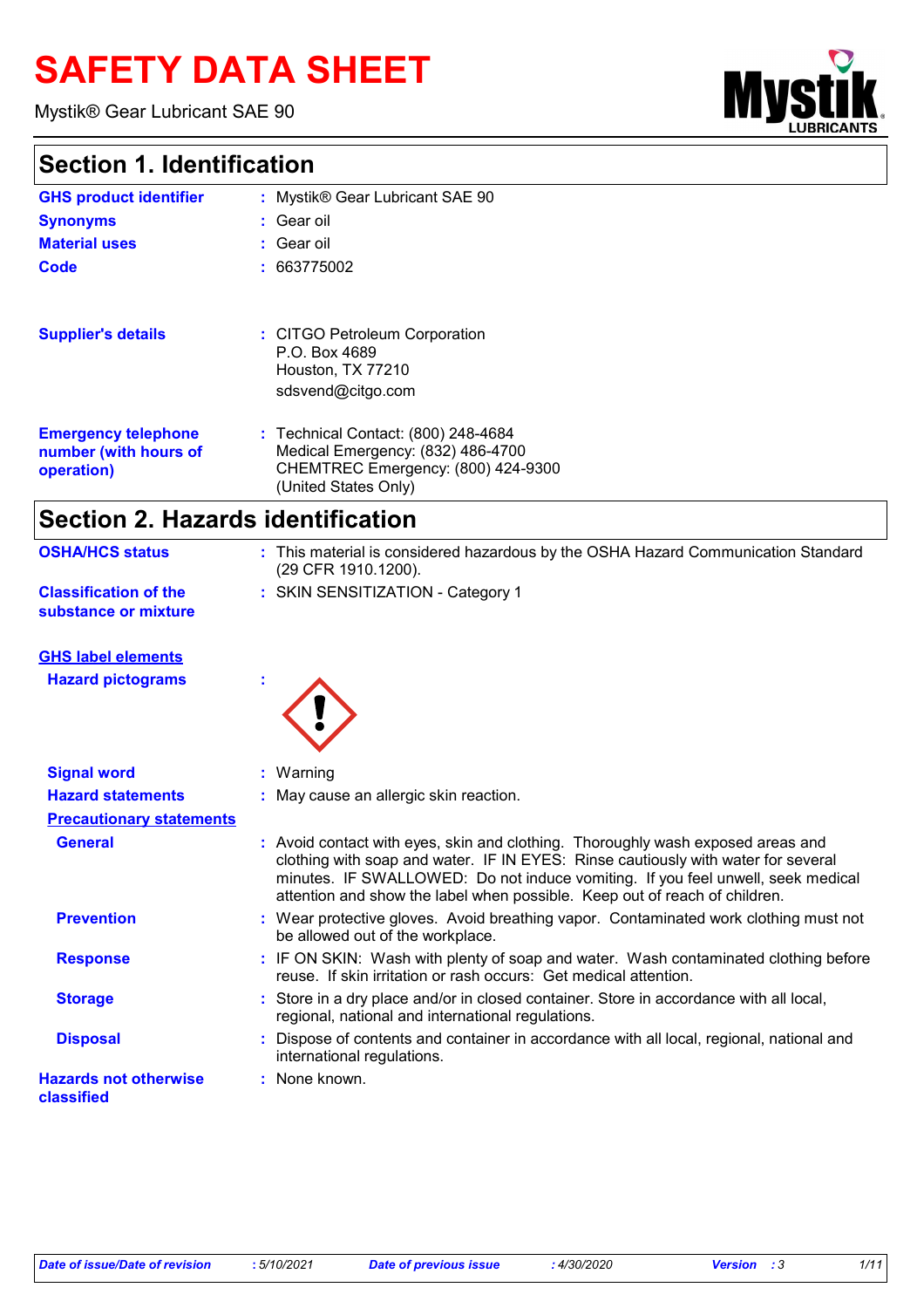### **Section 3. Composition/information on ingredients**

#### **Other means of identification Substance/mixture**

**:** Gear oil **:** Mixture

## **CAS number/other identifiers**

**CAS number :** Not applicable.

| Ingredient name                                        | $\frac{9}{6}$ | <b>CAS number</b> |
|--------------------------------------------------------|---------------|-------------------|
| Distillates (petroleum), hydrotreated heavy naphthenic | 1≥50 - ≤75    | 64742-52-5        |
| Residual oils (petroleum), solvent deasphalted         | I≥25 - ≤50    | 64741-95-3        |
| 2,5-bis(tert-nonyldithio)-1,3,4-thiadiazole            | $\leq 0.3$    | 89347-09-1        |

Any concentration shown as a range is to protect confidentiality or is due to process variation.

**There are no additional ingredients present which, within the current knowledge of the supplier and in the concentrations applicable, are classified as hazardous to health or the environment and hence require reporting in this section.**

**Occupational exposure limits, if available, are listed in Section 8.**

### **Section 4. First aid measures**

|                     | <b>Description of necessary first aid measures</b>                                                                                                                                                                                                                                                                                                                                                                                                                                                                                                                                                                                 |
|---------------------|------------------------------------------------------------------------------------------------------------------------------------------------------------------------------------------------------------------------------------------------------------------------------------------------------------------------------------------------------------------------------------------------------------------------------------------------------------------------------------------------------------------------------------------------------------------------------------------------------------------------------------|
| <b>Eye contact</b>  | : Immediately flush eyes with plenty of water, occasionally lifting the upper and lower<br>eyelids. Check for and remove any contact lenses. Continue to rinse for at least 10<br>minutes. Get medical attention if irritation occurs.                                                                                                                                                                                                                                                                                                                                                                                             |
| <b>Inhalation</b>   | : Remove victim to fresh air and keep at rest in a position comfortable for breathing. If<br>not breathing, if breathing is irregular or if respiratory arrest occurs, provide artificial<br>respiration or oxygen by trained personnel. It may be dangerous to the person providing<br>aid to give mouth-to-mouth resuscitation. Get medical attention if adverse health effects<br>persist or are severe. If unconscious, place in recovery position and get medical<br>attention immediately. Maintain an open airway. Loosen tight clothing such as a collar,<br>tie, belt or waistband.                                       |
| <b>Skin contact</b> | : Wash with plenty of soap and water. Remove contaminated clothing and shoes. Wash<br>contaminated clothing thoroughly with water before removing it, or wear gloves.<br>Continue to rinse for at least 10 minutes. Get medical attention. In the event of any<br>complaints or symptoms, avoid further exposure. Wash clothing before reuse. Clean<br>shoes thoroughly before reuse.                                                                                                                                                                                                                                              |
| <b>Ingestion</b>    | : Wash out mouth with water. Remove dentures if any. Remove victim to fresh air and<br>keep at rest in a position comfortable for breathing. Do not induce vomiting unless<br>directed to do so by medical personnel. If vomiting occurs, the head should be kept low<br>so that vomit does not enter the lungs. Get medical attention if adverse health effects<br>persist or are severe. Never give anything by mouth to an unconscious person. If<br>unconscious, place in recovery position and get medical attention immediately. Maintain<br>an open airway. Loosen tight clothing such as a collar, tie, belt or waistband. |

|                                       | <b>Most important symptoms/effects, acute and delayed</b>              |  |
|---------------------------------------|------------------------------------------------------------------------|--|
| <b>Potential acute health effects</b> |                                                                        |  |
| <b>Eye contact</b>                    | : No known significant effects or critical hazards.                    |  |
| <b>Inhalation</b>                     | : No known significant effects or critical hazards.                    |  |
| <b>Skin contact</b>                   | : May cause an allergic skin reaction.                                 |  |
| <b>Ingestion</b>                      | : No known significant effects or critical hazards.                    |  |
| <b>Over-exposure signs/symptoms</b>   |                                                                        |  |
| <b>Eye contact</b>                    | : No specific data.                                                    |  |
| <b>Inhalation</b>                     | : No specific data.                                                    |  |
| <b>Skin contact</b>                   | : Adverse symptoms may include the following:<br>irritation<br>redness |  |

|  |  | Date of issue/Date of revision |  |  |  |
|--|--|--------------------------------|--|--|--|
|--|--|--------------------------------|--|--|--|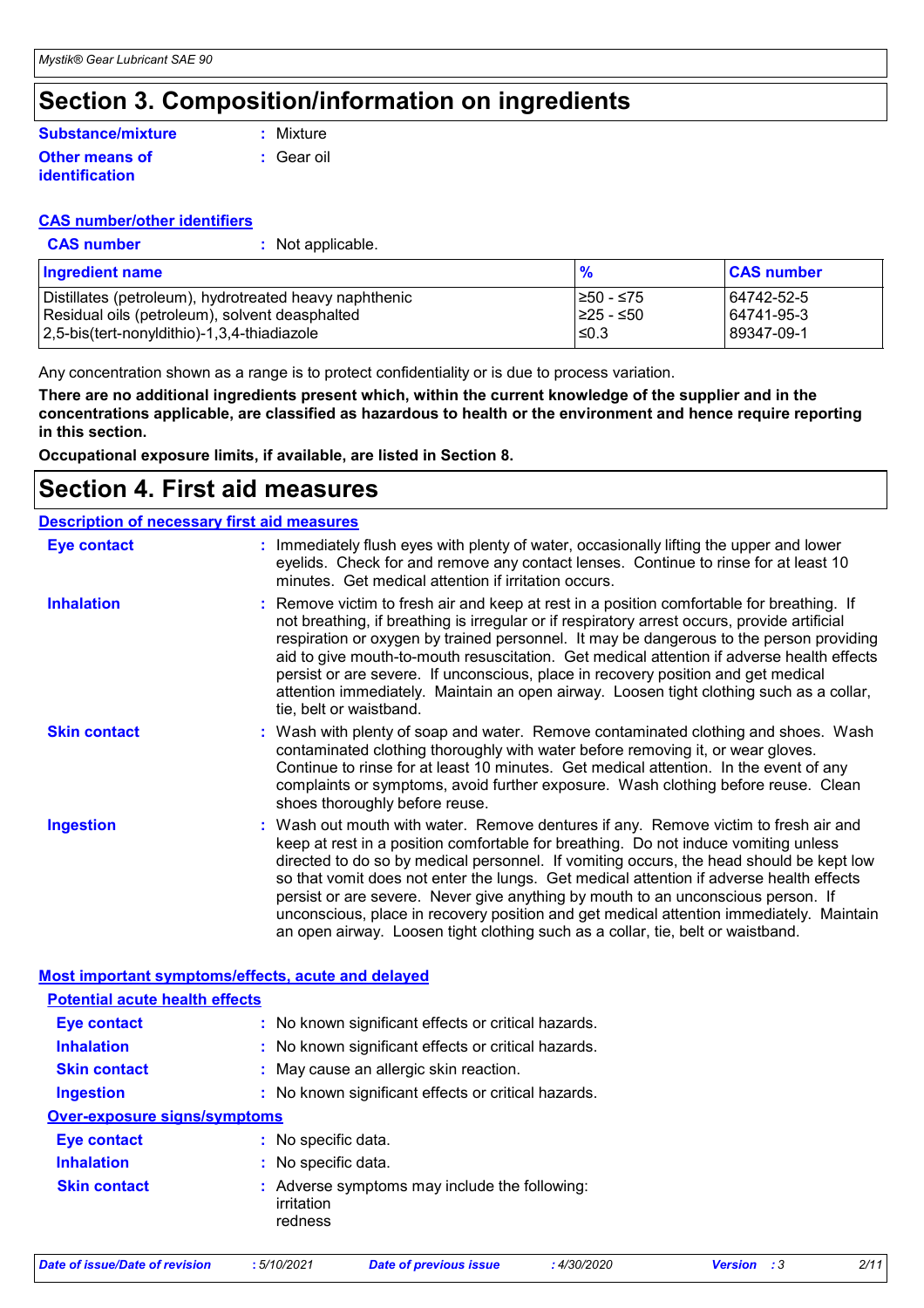### **Section 4. First aid measures**

| <b>Ingestion</b>                  | No specific data.                                                                                                                                                                                                                                                     |
|-----------------------------------|-----------------------------------------------------------------------------------------------------------------------------------------------------------------------------------------------------------------------------------------------------------------------|
|                                   | Indication of immediate medical attention and special treatment needed, if necessary                                                                                                                                                                                  |
| <b>Notes to physician</b>         | : Treat symptomatically. Contact poison treatment specialist immediately if large<br>quantities have been ingested or inhaled.                                                                                                                                        |
| <b>Specific treatments</b>        | : Treat symptomatically and supportively.                                                                                                                                                                                                                             |
| <b>Protection of first-aiders</b> | : No action shall be taken involving any personal risk or without suitable training. It may<br>be dangerous to the person providing aid to give mouth-to-mouth resuscitation. Wash<br>contaminated clothing thoroughly with water before removing it, or wear gloves. |

#### **See toxicological information (Section 11)**

### **Section 5. Fire-fighting measures**

| <b>Extinguishing media</b>                               |                                                                                                                                                                                                     |
|----------------------------------------------------------|-----------------------------------------------------------------------------------------------------------------------------------------------------------------------------------------------------|
| <b>Suitable extinguishing</b><br>media                   | : Use an extinguishing agent suitable for the surrounding fire.                                                                                                                                     |
| <b>Unsuitable extinguishing</b><br>media                 | : None known.                                                                                                                                                                                       |
| <b>Specific hazards arising</b><br>from the chemical     | : In a fire or if heated, a pressure increase will occur and the container may burst.                                                                                                               |
| <b>Hazardous thermal</b><br>decomposition products       | Decomposition products may include the following materials:<br>carbon dioxide<br>carbon monoxide<br>sulfur oxides                                                                                   |
| <b>Special protective actions</b><br>for fire-fighters   | : Promptly isolate the scene by removing all persons from the vicinity of the incident if<br>there is a fire. No action shall be taken involving any personal risk or without suitable<br>training. |
| <b>Special protective</b><br>equipment for fire-fighters | : Fire-fighters should wear appropriate protective equipment and self-contained breathing<br>apparatus (SCBA) with a full face-piece operated in positive pressure mode.                            |

### **Section 6. Accidental release measures**

|                                                              | <b>Personal precautions, protective equipment and emergency procedures</b>                                                                                                                                                                                                                                                                                                                                       |
|--------------------------------------------------------------|------------------------------------------------------------------------------------------------------------------------------------------------------------------------------------------------------------------------------------------------------------------------------------------------------------------------------------------------------------------------------------------------------------------|
| For non-emergency<br>personnel                               | : No action shall be taken involving any personal risk or without suitable training.<br>Evacuate surrounding areas. Keep unnecessary and unprotected personnel from<br>entering. Do not touch or walk through spilled material. Avoid breathing vapor or mist.<br>Provide adequate ventilation. Wear appropriate respirator when ventilation is<br>inadequate. Put on appropriate personal protective equipment. |
| For emergency responders                                     | : If specialized clothing is required to deal with the spillage, take note of any information in<br>Section 8 on suitable and unsuitable materials. See also the information in "For non-<br>emergency personnel".                                                                                                                                                                                               |
| <b>Environmental precautions</b>                             | : Avoid dispersal of spilled material and runoff and contact with soil, waterways, drains<br>and sewers. Inform the relevant authorities if the product has caused environmental<br>pollution (sewers, waterways, soil or air).                                                                                                                                                                                  |
| <b>Methods and materials for containment and cleaning up</b> |                                                                                                                                                                                                                                                                                                                                                                                                                  |
| <b>Small spill</b>                                           | : Stop leak if without risk. Move containers from spill area. Dilute with water and mop up<br>if water-soluble. Alternatively, or if water-insoluble, absorb with an inert dry material and                                                                                                                                                                                                                      |

disposal contractor.

place in an appropriate waste disposal container. Dispose of via a licensed waste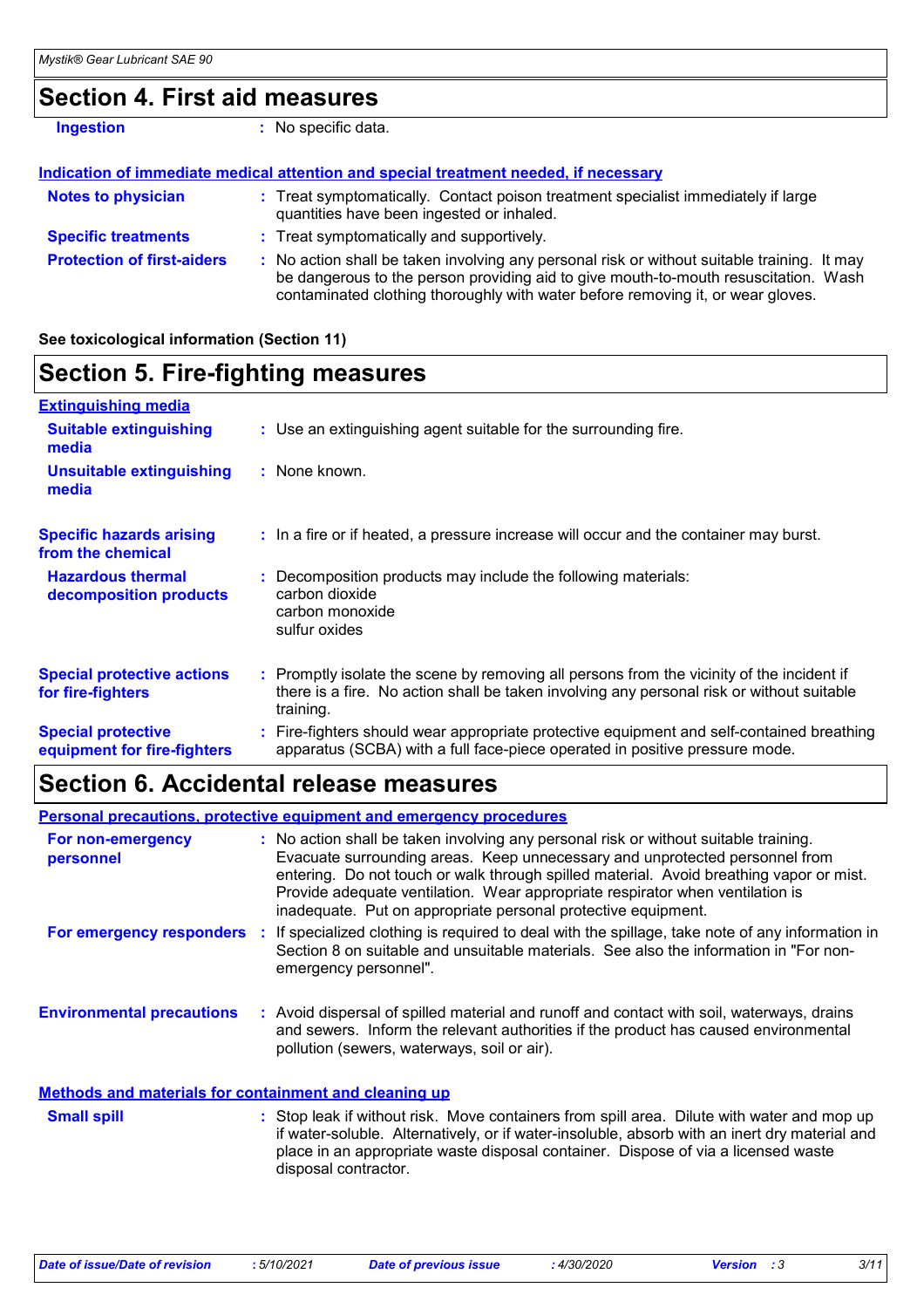### **Section 6. Accidental release measures**

| <b>Large spill</b> | : Stop leak if without risk. Move containers from spill area. Approach release from<br>upwind. Prevent entry into sewers, water courses, basements or confined areas. Wash<br>spillages into an effluent treatment plant or proceed as follows. Contain and collect<br>spillage with non-combustible, absorbent material e.g. sand, earth, vermiculite or<br>diatomaceous earth and place in container for disposal according to local regulations<br>(see Section 13). Dispose of via a licensed waste disposal contractor. Contaminated<br>absorbent material may pose the same hazard as the spilled product. Note: see |
|--------------------|----------------------------------------------------------------------------------------------------------------------------------------------------------------------------------------------------------------------------------------------------------------------------------------------------------------------------------------------------------------------------------------------------------------------------------------------------------------------------------------------------------------------------------------------------------------------------------------------------------------------------|
|                    | Section 1 for emergency contact information and Section 13 for waste disposal.                                                                                                                                                                                                                                                                                                                                                                                                                                                                                                                                             |

### **Section 7. Handling and storage**

| <b>Precautions for safe handling</b>                                             |                                                                                                                                                                                                                                                                                                                                                                                                                                                                                                                                                                                                                                                                                                                                                                                                                                                                                                                                  |
|----------------------------------------------------------------------------------|----------------------------------------------------------------------------------------------------------------------------------------------------------------------------------------------------------------------------------------------------------------------------------------------------------------------------------------------------------------------------------------------------------------------------------------------------------------------------------------------------------------------------------------------------------------------------------------------------------------------------------------------------------------------------------------------------------------------------------------------------------------------------------------------------------------------------------------------------------------------------------------------------------------------------------|
| <b>Protective measures</b>                                                       | : Put on appropriate personal protective equipment (see Section 8). Persons with a<br>history of skin sensitization problems should not be employed in any process in which<br>this product is used. Do not get in eyes or on skin or clothing. Do not ingest. Avoid<br>breathing vapor or mist. Keep in the original container or an approved alternative made<br>from a compatible material, kept tightly closed when not in use. Empty containers retain<br>product residue and can be hazardous. Do not reuse container.                                                                                                                                                                                                                                                                                                                                                                                                     |
| <b>Advice on general</b><br>occupational hygiene                                 | : Eating, drinking and smoking should be prohibited in areas where this material is<br>handled, stored and processed. Workers should wash hands and face before eating,<br>drinking and smoking. Remove contaminated clothing and protective equipment before<br>entering eating areas. See also Section 8 for additional information on hygiene<br>measures.                                                                                                                                                                                                                                                                                                                                                                                                                                                                                                                                                                    |
| <b>Conditions for safe storage,</b><br>including any<br><b>incompatibilities</b> | Store in accordance with local regulations. Store in original container protected from<br>direct sunlight in a dry, cool and well-ventilated area, away from incompatible materials<br>(see Section 10) and food and drink. Keep container tightly closed and sealed until<br>ready for use. Containers that have been opened must be carefully resealed and kept<br>upright to prevent leakage. Do not store in unlabeled containers. Use appropriate<br>containment to avoid environmental contamination. See Section 10 for incompatible<br>materials before handling or use.<br>Bulk Storage Conditions: Maintain all storage tanks in accordance with applicable<br>regulations. Use necessary controls to monitor tank inventories. Inspect all storage<br>tanks on a periodic basis. Test tanks and associated piping for tightness. Maintain the<br>automatic leak detection devices to assure proper working condition. |

### **Section 8. Exposure controls/personal protection**

#### **Control parameters**

**Occupational exposure limits**

Distillates (petroleum), hydrotreated heavy naphthenic

| ACGIH TLV (United States, 3/2019).                |
|---------------------------------------------------|
| TWA: 5 mg/m <sup>3</sup> 8 hours. Form: Inhalable |
| fraction                                          |
| OSHA PEL (United States, 5/2018).                 |
| TWA: 5 mg/m <sup>3</sup> 8 hours.                 |
| NIOSH REL (United States, 10/2016).               |
| TWA: 5 mg/m <sup>3</sup> 10 hours. Form: Mist     |
| STEL: 10 mg/m <sup>3</sup> 15 minutes. Form: Mist |
| <b>ACGIH TLV (United States, 3/2019).</b>         |
| TWA: 5 mg/m <sup>3</sup> 8 hours. Form: Inhalable |
| fraction                                          |
| OSHA PEL (United States, 5/2018).                 |
| TWA: 5 mg/m <sup>3</sup> 8 hours.                 |
| NIOSH REL (United States, 10/2016).               |
| TWA: 5 mg/m <sup>3</sup> 10 hours. Form: Mist     |
| STEL: 10 mg/m <sup>3</sup> 15 minutes. Form: Mist |
|                                                   |

### Residual oils (petroleum), solvent deasphalted

#### **Appropriate engineering controls**

**:** Good general ventilation should be sufficient to control worker exposure to airborne contaminants.

| 5/10/2021<br>4/30/2020<br>Date of issue/Date of revision<br><b>Date of previous issue</b><br>Version |  |  |  |  |  | 4/11 |
|------------------------------------------------------------------------------------------------------|--|--|--|--|--|------|
|------------------------------------------------------------------------------------------------------|--|--|--|--|--|------|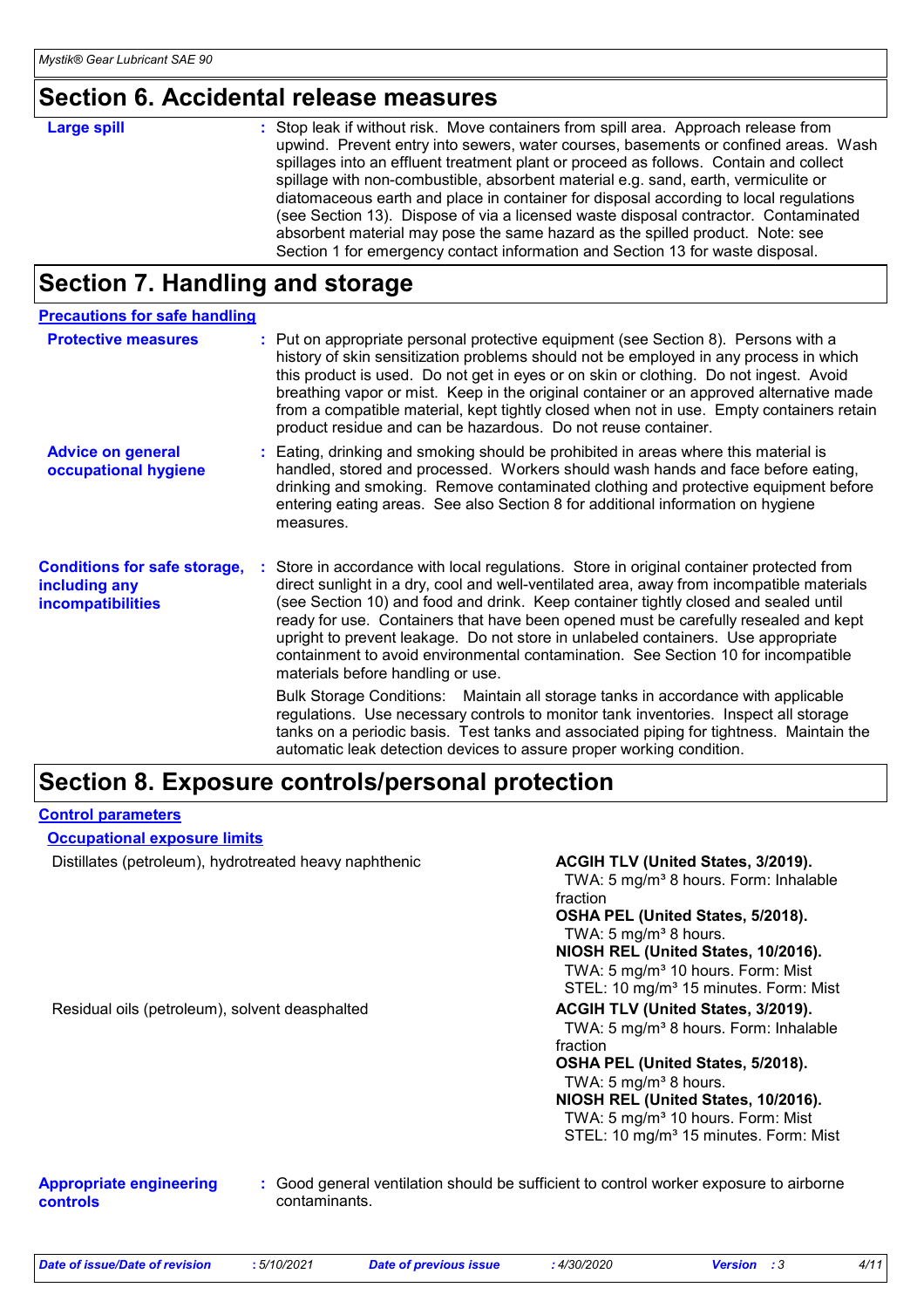### **Section 8. Exposure controls/personal protection**

| <b>Individual protection measures</b><br><b>Hygiene measures</b><br><b>Eye/face protection</b> | : Wash hands, forearms and face thoroughly after handling chemical products, before<br>eating, smoking and using the lavatory and at the end of the working period.<br>Appropriate techniques should be used to remove potentially contaminated clothing.<br>Contaminated work clothing should not be allowed out of the workplace. Wash<br>contaminated clothing before reusing. Ensure that eyewash stations and safety<br>showers are close to the workstation location.<br>: Safety glasses equipped with side shields are recommended as minimum protection in<br>industrial settings. If contact is possible, the following protection should be worn, unless |
|------------------------------------------------------------------------------------------------|---------------------------------------------------------------------------------------------------------------------------------------------------------------------------------------------------------------------------------------------------------------------------------------------------------------------------------------------------------------------------------------------------------------------------------------------------------------------------------------------------------------------------------------------------------------------------------------------------------------------------------------------------------------------|
|                                                                                                |                                                                                                                                                                                                                                                                                                                                                                                                                                                                                                                                                                                                                                                                     |
|                                                                                                |                                                                                                                                                                                                                                                                                                                                                                                                                                                                                                                                                                                                                                                                     |
|                                                                                                | the assessment indicates a higher degree of protection: chemical splash goggles.<br>Safety eyewear complying with an approved standard should be used when a risk<br>assessment indicates this is necessary to avoid exposure to liquid splashes, mists,<br>gases or dusts. If inhalation hazards exist, a full-face respirator may be required<br>instead.                                                                                                                                                                                                                                                                                                         |
| <b>Skin protection</b>                                                                         |                                                                                                                                                                                                                                                                                                                                                                                                                                                                                                                                                                                                                                                                     |
| <b>Hand protection</b>                                                                         | : Avoid skin contact with liquid. Chemical-resistant gloves complying with an approved<br>standard should be worn at all times when handling chemical products if a risk<br>assessment indicates this is necessary. Considering the parameters specified by the<br>glove manufacturer, check during use that the gloves are still retaining their protective<br>properties. It should be noted that the time to breakthrough for any glove material may<br>be different for different glove manufacturers. Leather gloves are not protective for<br>liquid contact.                                                                                                 |
| <b>Body protection</b>                                                                         | : Personal protective equipment for the body should be selected based on the task being<br>performed and the risks involved and should be approved by a specialist before<br>handling this product.                                                                                                                                                                                                                                                                                                                                                                                                                                                                 |
| <b>Other skin protection</b>                                                                   | : Avoid skin contact with liquid. Appropriate footwear and any additional skin protection<br>measures should be selected based on the task being performed and the risks involved<br>and should be approved by a specialist before handling this product. Leather boots are<br>not protective for liquid contact.                                                                                                                                                                                                                                                                                                                                                   |
| <b>Respiratory protection</b>                                                                  | : Avoid inhalation of gases, vapors, mists or dusts. Use a properly fitted, air-purifying or<br>supplied-air respirator complying with an approved standard if a risk assessment<br>indicates this is necessary. Respirator selection must be based on known or anticipated<br>exposure levels, the hazards of the product and the safe working limits of the selected<br>respirator.                                                                                                                                                                                                                                                                               |

### **Section 9. Physical and chemical properties**

| <b>Date of issue/Date of revision</b>           | :5/10/2021              | <b>Date of previous issue</b>                      | : 4/30/2020 | :3<br><b>Version</b> | 5/11 |
|-------------------------------------------------|-------------------------|----------------------------------------------------|-------------|----------------------|------|
| <b>Gravity, <sup>o</sup>API</b>                 | : Estimated 22 $@$ 60 F |                                                    |             |                      |      |
| Density gm/cm <sup>3</sup>                      | : Not available.        |                                                    |             |                      |      |
| <b>Density Ibs/gal</b>                          |                         | : Estimated 7.67 lbs/gal                           |             |                      |      |
| <b>Relative density</b>                         | : 0.92                  |                                                    |             |                      |      |
| <b>Vapor density</b>                            | : Not available.        |                                                    |             |                      |      |
| <b>Vapor pressure</b>                           | : Not available.        |                                                    |             |                      |      |
| Lower and upper explosive<br>(flammable) limits | : Not available.        |                                                    |             |                      |      |
| <b>Flash point</b>                              |                         | : Open cup: $221^{\circ}$ C (429.8°F) [Cleveland.] |             |                      |      |
| <b>Boiling point</b>                            | $:$ Not available.      |                                                    |             |                      |      |
| pH                                              | $:$ Not available.      |                                                    |             |                      |      |
| <b>Odor</b>                                     | : Mild petroleum odor   |                                                    |             |                      |      |
| <b>Color</b>                                    | : Dark amber.           |                                                    |             |                      |      |
| <b>Physical state</b>                           | $:$ Liquid.             |                                                    |             |                      |      |
| <b>Appearance</b>                               |                         |                                                    |             |                      |      |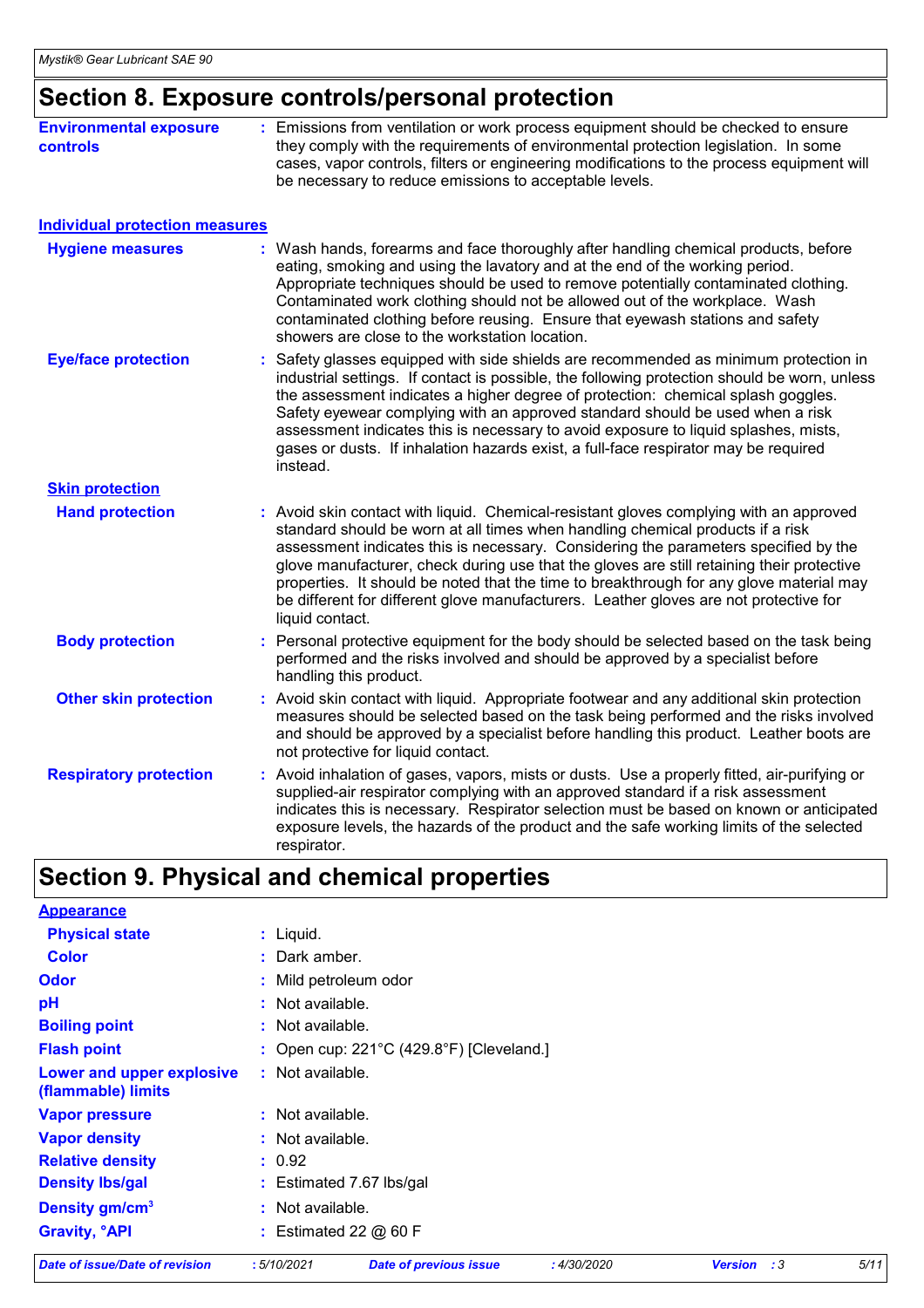### **Section 9. Physical and chemical properties**

| Flow time (ISO 2431) | : Not available.                                              |
|----------------------|---------------------------------------------------------------|
| <b>Viscosity</b>     | : Kinematic (40°C (104°F)): 2.37 cm <sup>2</sup> /s (237 cSt) |
| <b>Viscosity SUS</b> | : Estimated 1098 SUS $@104$ F                                 |

### **Section 10. Stability and reactivity**

| <b>Reactivity</b>                            |    | : Not expected to be Explosive, Self-Reactive, Self-Heating, or an Organic Peroxide<br>under US GHS Definition(s). |
|----------------------------------------------|----|--------------------------------------------------------------------------------------------------------------------|
| <b>Chemical stability</b>                    |    | : The product is stable.                                                                                           |
| <b>Possibility of hazardous</b><br>reactions |    | : Under normal conditions of storage and use, hazardous reactions will not occur.                                  |
| <b>Conditions to avoid</b>                   | ÷. | No specific data.                                                                                                  |
| <b>Incompatible materials</b>                |    | : No specific data.                                                                                                |
| <b>Hazardous decomposition</b><br>products   |    | : Under normal conditions of storage and use, hazardous decomposition products should<br>not be produced.          |

### **Section 11. Toxicological information**

### **Information on toxicological effects**

#### **Acute toxicity**

| <b>Product/ingredient name</b>                               | <b>Result</b> |                                                                                                                                                                                                                                                                                                                                                                                                                                                                                                                                                                                                                                        | <b>Species</b> | <b>Dose</b> | <b>Exposure</b>                 |
|--------------------------------------------------------------|---------------|----------------------------------------------------------------------------------------------------------------------------------------------------------------------------------------------------------------------------------------------------------------------------------------------------------------------------------------------------------------------------------------------------------------------------------------------------------------------------------------------------------------------------------------------------------------------------------------------------------------------------------------|----------------|-------------|---------------------------------|
| Distillates (petroleum),<br>hydrotreated heavy<br>naphthenic | LD50 Oral     |                                                                                                                                                                                                                                                                                                                                                                                                                                                                                                                                                                                                                                        | Rat            | >5000 mg/kg |                                 |
|                                                              | LD50 Oral     |                                                                                                                                                                                                                                                                                                                                                                                                                                                                                                                                                                                                                                        | Rat            | >5000 mg/kg |                                 |
| 2,5-bis(tert-nonyldithio)-1,3,<br>4-thiadiazole              | LD50 Oral     |                                                                                                                                                                                                                                                                                                                                                                                                                                                                                                                                                                                                                                        | Rat            | $>10$ g/kg  |                                 |
| <b>Conclusion/Summary</b>                                    |               | : Distillates (petroleum), hydrotreated heavy naphthenic: Mineral oil mists derived<br>from highly refined oils are reported to have low acute and sub-acute toxicities in<br>animals. Effects from single and short-term repeated exposures to high concentrations<br>of mineral oil mists well above applicable workplace exposure levels include lung<br>inflammatory reaction, lipoid granuloma formation and lipoid pneumonia. In acute and<br>sub-acute studies involving exposures to lower concentrations of mineral oil mists at or<br>near current work place exposure levels produced no significant toxicological effects. |                |             |                                 |
| <b>Irritation/Corrosion</b>                                  |               |                                                                                                                                                                                                                                                                                                                                                                                                                                                                                                                                                                                                                                        |                |             |                                 |
| Not available.                                               |               |                                                                                                                                                                                                                                                                                                                                                                                                                                                                                                                                                                                                                                        |                |             |                                 |
| <b>Skin</b>                                                  |               | : No additional information.                                                                                                                                                                                                                                                                                                                                                                                                                                                                                                                                                                                                           |                |             |                                 |
| <b>Eyes</b>                                                  |               | : No additional information.                                                                                                                                                                                                                                                                                                                                                                                                                                                                                                                                                                                                           |                |             |                                 |
| <b>Respiratory</b>                                           |               | : No additional information.                                                                                                                                                                                                                                                                                                                                                                                                                                                                                                                                                                                                           |                |             |                                 |
| <b>Sensitization</b>                                         |               |                                                                                                                                                                                                                                                                                                                                                                                                                                                                                                                                                                                                                                        |                |             |                                 |
| Not available.                                               |               |                                                                                                                                                                                                                                                                                                                                                                                                                                                                                                                                                                                                                                        |                |             |                                 |
| <b>Skin</b>                                                  |               | : No additional information.                                                                                                                                                                                                                                                                                                                                                                                                                                                                                                                                                                                                           |                |             |                                 |
| <b>Respiratory</b>                                           |               | : No additional information.                                                                                                                                                                                                                                                                                                                                                                                                                                                                                                                                                                                                           |                |             |                                 |
| <b>Mutagenicity</b>                                          |               |                                                                                                                                                                                                                                                                                                                                                                                                                                                                                                                                                                                                                                        |                |             |                                 |
| Not available.                                               |               |                                                                                                                                                                                                                                                                                                                                                                                                                                                                                                                                                                                                                                        |                |             |                                 |
| <b>Conclusion/Summary</b>                                    |               | : No additional information.                                                                                                                                                                                                                                                                                                                                                                                                                                                                                                                                                                                                           |                |             |                                 |
| <b>Carcinogenicity</b>                                       |               |                                                                                                                                                                                                                                                                                                                                                                                                                                                                                                                                                                                                                                        |                |             |                                 |
| Date of issue/Date of revision                               | :5/10/2021    | <b>Date of previous issue</b>                                                                                                                                                                                                                                                                                                                                                                                                                                                                                                                                                                                                          | : 4/30/2020    |             | <b>Version</b><br>6/11<br>- : 3 |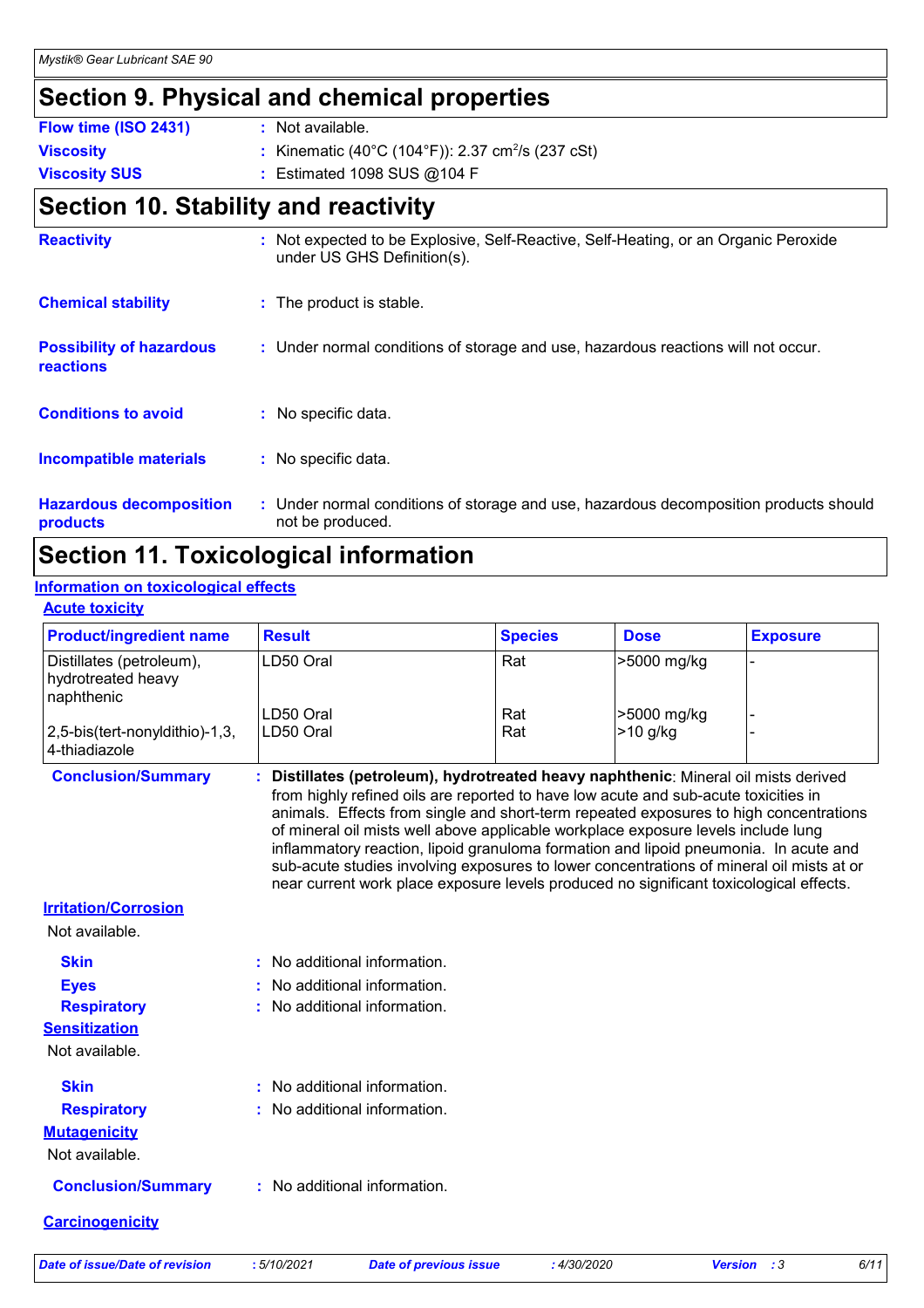### **Section 11. Toxicological information**

| Not available.                                                              |                                                                                                          |
|-----------------------------------------------------------------------------|----------------------------------------------------------------------------------------------------------|
| <b>Conclusion/Summary</b><br><b>Reproductive toxicity</b><br>Not available. | : No additional information.                                                                             |
| <b>Conclusion/Summary</b><br><b>Teratogenicity</b><br>Not available.        | : No additional information.                                                                             |
| <b>Conclusion/Summary</b>                                                   | : No additional information.                                                                             |
| <b>Specific target organ toxicity (single exposure)</b>                     |                                                                                                          |
| Not available.                                                              |                                                                                                          |
| <b>Specific target organ toxicity (repeated exposure)</b><br>Not available. |                                                                                                          |
| <b>Aspiration hazard</b><br>Not available.                                  |                                                                                                          |
| <b>Information on the likely</b><br>routes of exposure                      | : Not available.                                                                                         |
| <b>Potential acute health effects</b>                                       |                                                                                                          |
| <b>Eye contact</b>                                                          | : No known significant effects or critical hazards.                                                      |
| <b>Inhalation</b>                                                           | : No known significant effects or critical hazards.                                                      |
| <b>Skin contact</b>                                                         | : May cause an allergic skin reaction.                                                                   |
| <b>Ingestion</b>                                                            | : No known significant effects or critical hazards.                                                      |
|                                                                             | <b>Symptoms related to the physical, chemical and toxicological characteristics</b>                      |
| <b>Eye contact</b>                                                          | : No specific data.                                                                                      |
| <b>Inhalation</b>                                                           | : No specific data.                                                                                      |
| <b>Skin contact</b>                                                         | : Adverse symptoms may include the following:<br>irritation<br>redness                                   |
| <b>Ingestion</b>                                                            | : No specific data.                                                                                      |
|                                                                             | Delayed and immediate effects and also chronic effects from short and long term exposure                 |
| <b>Short term exposure</b>                                                  |                                                                                                          |
| <b>Potential immediate</b><br>effects                                       | : Not available.                                                                                         |
| <b>Potential delayed effects</b>                                            | : Not available.                                                                                         |
| <b>Long term exposure</b>                                                   |                                                                                                          |
| <b>Potential immediate</b><br>effects                                       | : Not available.                                                                                         |
| <b>Potential delayed effects</b>                                            | : Not available.                                                                                         |
| <b>Potential chronic health effects</b>                                     |                                                                                                          |
| Not available.                                                              |                                                                                                          |
| <b>General</b>                                                              | : Once sensitized, a severe allergic reaction may occur when subsequently exposed to<br>very low levels. |
| <b>Carcinogenicity</b>                                                      | : No known significant effects or critical hazards.                                                      |
| <b>Mutagenicity</b>                                                         | : No known significant effects or critical hazards.                                                      |
| <b>Teratogenicity</b>                                                       | : No known significant effects or critical hazards.                                                      |
| <b>Developmental effects</b>                                                | : No known significant effects or critical hazards.                                                      |
|                                                                             |                                                                                                          |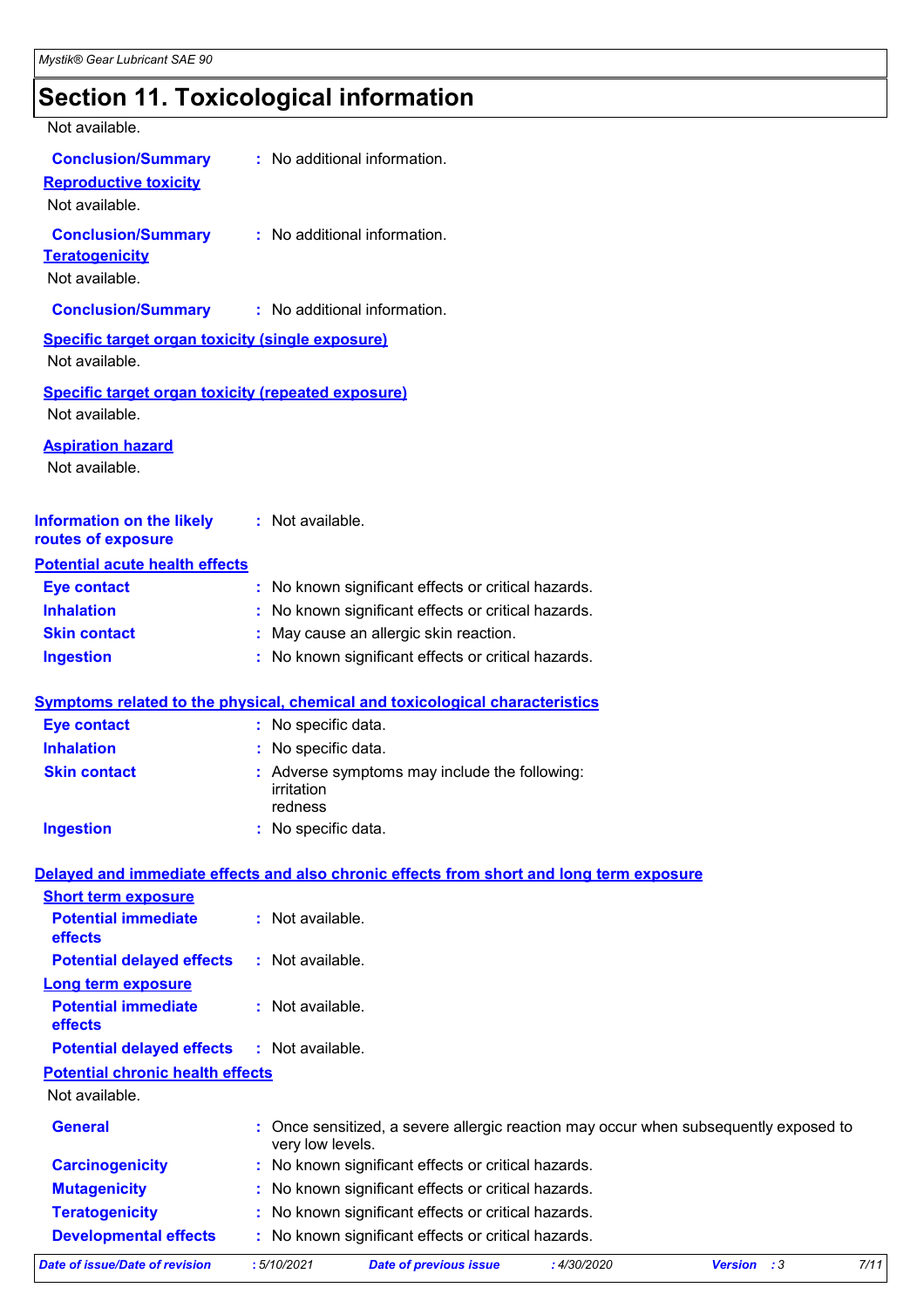### **Section 11. Toxicological information**

**Fertility effects** : No known significant effects or critical hazards.

### **Section 12. Ecological information**

| <b>Toxicity</b>                                              |                                                                      |                                                                          |                      |
|--------------------------------------------------------------|----------------------------------------------------------------------|--------------------------------------------------------------------------|----------------------|
| <b>Product/ingredient name</b>                               | <b>Result</b>                                                        | <b>Species</b>                                                           | <b>Exposure</b>      |
| Distillates (petroleum),<br>hydrotreated heavy<br>naphthenic | Acute EC50 >10000 mg/l Fresh water                                   | Daphnia - Daphnia magna                                                  | 48 hours             |
|                                                              | Acute LC50 >100 mg/l Fresh water<br>Acute NOEL >100 mg/l Fresh water | Fish - Pimephales promelas<br>Algae - Pseudokirchneriella<br>subcapitata | 96 hours<br>72 hours |
| <b>Conclusion/Summary</b>                                    | : Not available.                                                     |                                                                          |                      |

#### **Persistence and degradability**

**Conclusion/Summary :** Not available.

| <b>Product/ingredient name</b>                                | <b>Aquatic half-life</b> | <b>Photolysis</b> | Biodegradability |
|---------------------------------------------------------------|--------------------------|-------------------|------------------|
| Distillates (petroleum),<br>hydrotreated heavy<br>Inaphthenic |                          |                   | <b>Ilnherent</b> |

#### **Bioaccumulative potential**

| <b>Product/ingredient name</b>                               | $\mathsf{LogP}_\mathsf{ow}$ | <b>BCF</b> | <b>Potential</b> |
|--------------------------------------------------------------|-----------------------------|------------|------------------|
| Distillates (petroleum),<br>hydrotreated heavy<br>naphthenic | >6                          |            | high             |

#### **Mobility in soil**

**Soil/water partition coefficient (KOC) :** Not available.

**Other adverse effects** : No known significant effects or critical hazards.

### **Section 13. Disposal considerations**

The generation of waste should be avoided or minimized wherever possible. Disposal of this product, solutions and any by-products should at all times comply with the requirements of environmental protection and waste disposal legislation and any regional local authority requirements. Dispose of surplus and non-recyclable products via a licensed waste disposal contractor. Waste should not be disposed of untreated to the sewer unless fully compliant with the requirements of all authorities with jurisdiction. Waste packaging should be recycled. Incineration or landfill should only be considered when recycling is not feasible. This material and its container must be disposed of in a safe way. Care should be taken when handling emptied containers that have not been cleaned or rinsed out. Empty containers or liners may retain some product residues. Avoid dispersal of spilled material and runoff and contact with soil, waterways, drains and sewers. **Disposal methods :**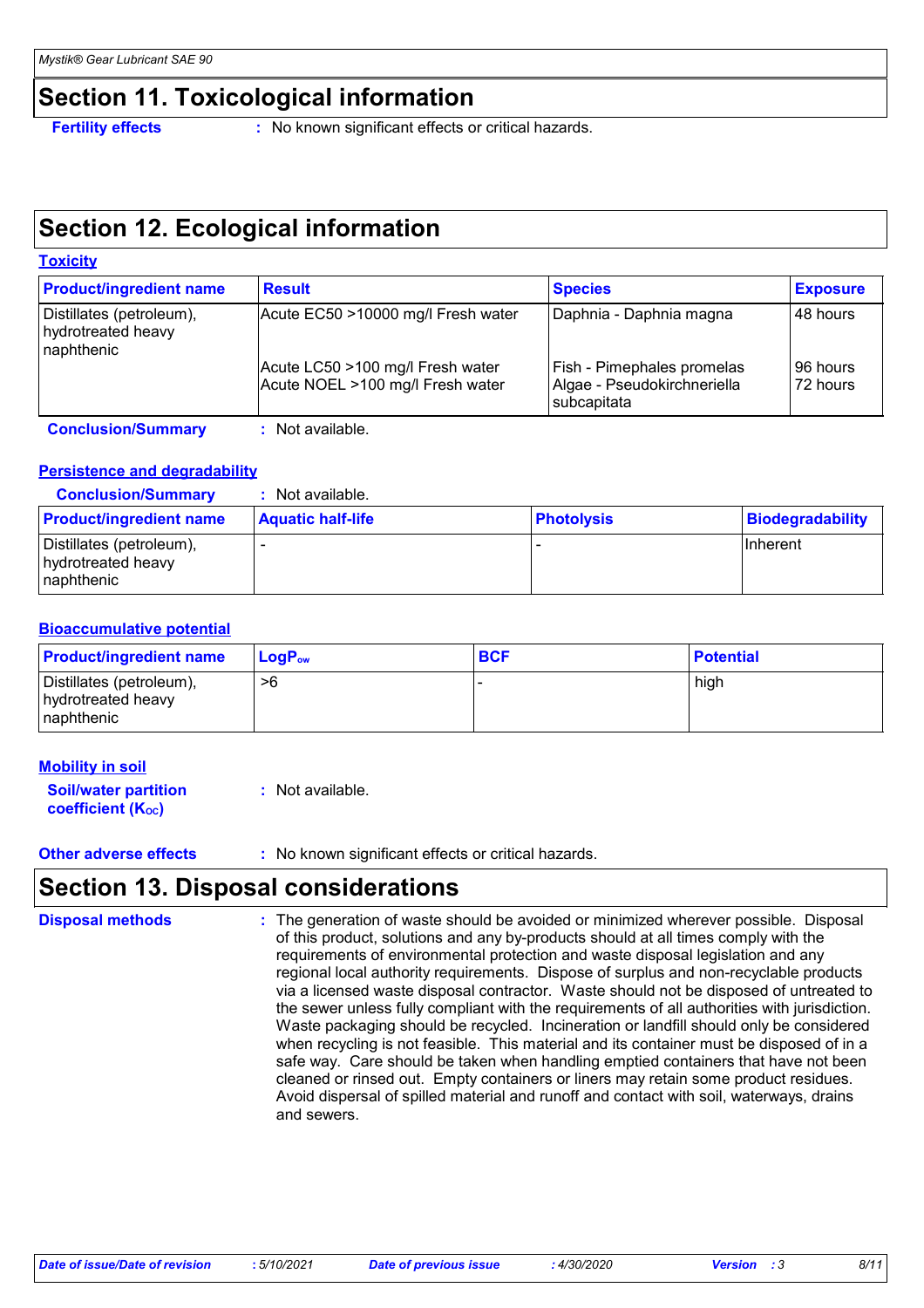### **Section 14. Transport information**

|                                      | <b>DOT Classification</b> | <b>IMDG</b>    | <b>IATA</b>     |
|--------------------------------------|---------------------------|----------------|-----------------|
| <b>UN</b> number                     | Not regulated.            | Not regulated. | Not regulated.  |
| <b>UN proper</b><br>shipping name    |                           |                |                 |
| <b>Transport</b><br>hazard class(es) |                           |                |                 |
| <b>Packing group</b>                 | $\overline{\phantom{a}}$  |                | $\qquad \qquad$ |
| Environmental<br>hazards             | No.                       | No.            | No.             |

**Oil:** The product(s) represented by this SDS is (are) regulated as "oil" under 49 CFR Part 130. Shipments by rail or highway in packaging having a capacity of 3500 gallons or more or in a quantity greater 42,000 gallons are subject to these requirements. In addition, mixtures containing 10% or more of this product may be subject to these requirements.

**Special precautions for user** : Transport within user's premises: always transport in closed containers that are upright and secure. Ensure that persons transporting the product know what to do in the event of an accident or spillage.

**Transport in bulk according :** Not available. **to Annex II of MARPOL and the IBC Code**

### **Section 15. Regulatory information**

| <b>U.S. Federal regulations</b> | United States inventory (TSCA 8b): All components are listed or exempted.<br>Clean Water Act (CWA) 311: xylene                                                                                                                                                                                                                                                                |
|---------------------------------|-------------------------------------------------------------------------------------------------------------------------------------------------------------------------------------------------------------------------------------------------------------------------------------------------------------------------------------------------------------------------------|
|                                 | This material is classified as an oil under Section 311 of the Clean Water Act (CWA)<br>and the Oil Pollution Act of 1990 (OPA). Discharges or spills which produce a visible<br>sheen on waters of the United States, their adjoining shorelines, or into conduits leading<br>to surface waters must be reported to the EPA's National Response Center at (800)<br>424-8802. |
| <b>SARA 302/304</b>             |                                                                                                                                                                                                                                                                                                                                                                               |

| <b>SARA 304 RQ</b><br><b>SARA 311/312</b>                              | : Not applicable. |                                                                                                                                                                  |  |
|------------------------------------------------------------------------|-------------------|------------------------------------------------------------------------------------------------------------------------------------------------------------------|--|
| <b>Classification</b><br><b>Composition/information on ingredients</b> |                   | : SKIN SENSITIZATION - Category 1                                                                                                                                |  |
| <b>Name</b>                                                            | $\frac{9}{6}$     | <b>Classification</b>                                                                                                                                            |  |
| 2,5-bis(tert-nonyldithio)-1,3,<br>4-thiadiazole                        | ≤0.3              | <b>ACUTE TOXICITY (inhalation) - Category 4</b><br><b>SKIN IRRITATION - Category 2</b><br><b>EYE IRRITATION - Category 2A</b><br>SKIN SENSITIZATION - Category 1 |  |

- 
- **New York :** None of the components are listed.

| Date of issue/Date of revision | .5/10/2021 | <b>Date of previous issue</b> | 4/30/2020 | <b>Version</b> : 3 | 9/11 |
|--------------------------------|------------|-------------------------------|-----------|--------------------|------|
|                                |            |                               |           |                    |      |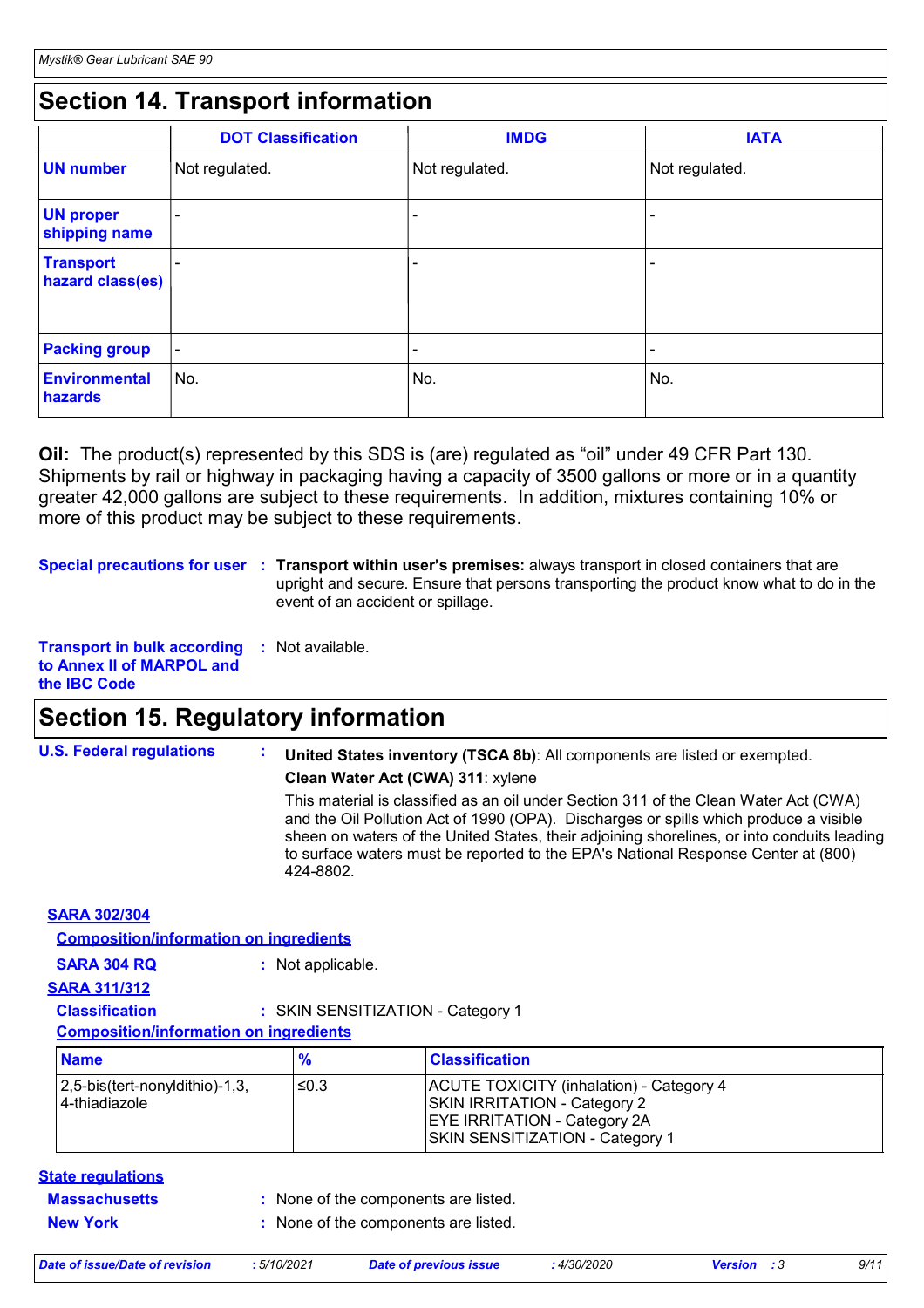### **Section 15. Regulatory information**

| <b>New Jersey</b> |  |
|-------------------|--|
|                   |  |

**:** None of the components are listed.

**Pennsylvania :** The following components are listed: Deashpalted Residuum

#### **California Prop. 65 Clear and Reasonable Warnings (2018)**

**A** WARNING: This product can expose you to Cumene, which is known to the State of California to cause cancer. For more information go to www.P65Warnings.ca.gov.

#### **International regulations**

| <u>Inventory list</u>    |                                                                                                           |
|--------------------------|-----------------------------------------------------------------------------------------------------------|
| <b>United States</b>     | : All components are listed or exempted.                                                                  |
| <b>Australia</b>         | : All components are listed or exempted.                                                                  |
| <b>Canada</b>            | : All components are listed or exempted.                                                                  |
| <b>China</b>             | : All components are listed or exempted.                                                                  |
| <b>Europe</b>            | : All components are listed or exempted.                                                                  |
| <b>Japan</b>             | Japan inventory (ENCS): All components are listed or exempted.<br>Japan inventory (ISHL): Not determined. |
| <b>Malaysia</b>          | : Not determined.                                                                                         |
| <b>New Zealand</b>       | : All components are listed or exempted.                                                                  |
| <b>Philippines</b>       | : All components are listed or exempted.                                                                  |
| <b>Republic of Korea</b> | : All components are listed or exempted.                                                                  |
| <b>Taiwan</b>            | : Not determined.                                                                                         |
| <b>Thailand</b>          | : Not determined.                                                                                         |
| <b>Turkey</b>            | : Not determined.                                                                                         |
| <b>Viet Nam</b>          | : Not determined.                                                                                         |

### **Section 16. Other information**

#### **National Fire Protection Association (U.S.A.)**



**Reprinted with permission from NFPA 704-2001, Identification of the Hazards of Materials for Emergency Response Copyright ©1997, National Fire Protection Association, Quincy, MA 02269. This reprinted material is not the complete and official position of the National Fire Protection Association, on the referenced subject which is represented only by the standard in its entirety.**

**Copyright ©2001, National Fire Protection Association, Quincy, MA 02269. This warning system is intended to be interpreted and applied only by properly trained individuals to identify fire, health and reactivity hazards of chemicals. The user is referred to certain limited number of chemicals with recommended classifications in NFPA 49 and NFPA 325, which would be used as a guideline only. Whether the chemicals are classified by NFPA or not, anyone using the 704 systems to classify chemicals does so at their own risk.**

#### **Procedure used to derive the classification**

|                                        | <b>Classification</b> | <b>Justification</b> |  |
|----------------------------------------|-----------------------|----------------------|--|
| <b>SKIN SENSITIZATION - Category 1</b> |                       | Calculation method   |  |
| <b>History</b>                         |                       |                      |  |
| <b>Date of printing</b>                | : 5/10/2021           |                      |  |
| Date of issue/Date of<br>revision      | : 5/10/2021           |                      |  |
| Date of previous issue                 | : 4/30/2020           |                      |  |
| <b>Version</b>                         | $\pm$ 3               |                      |  |